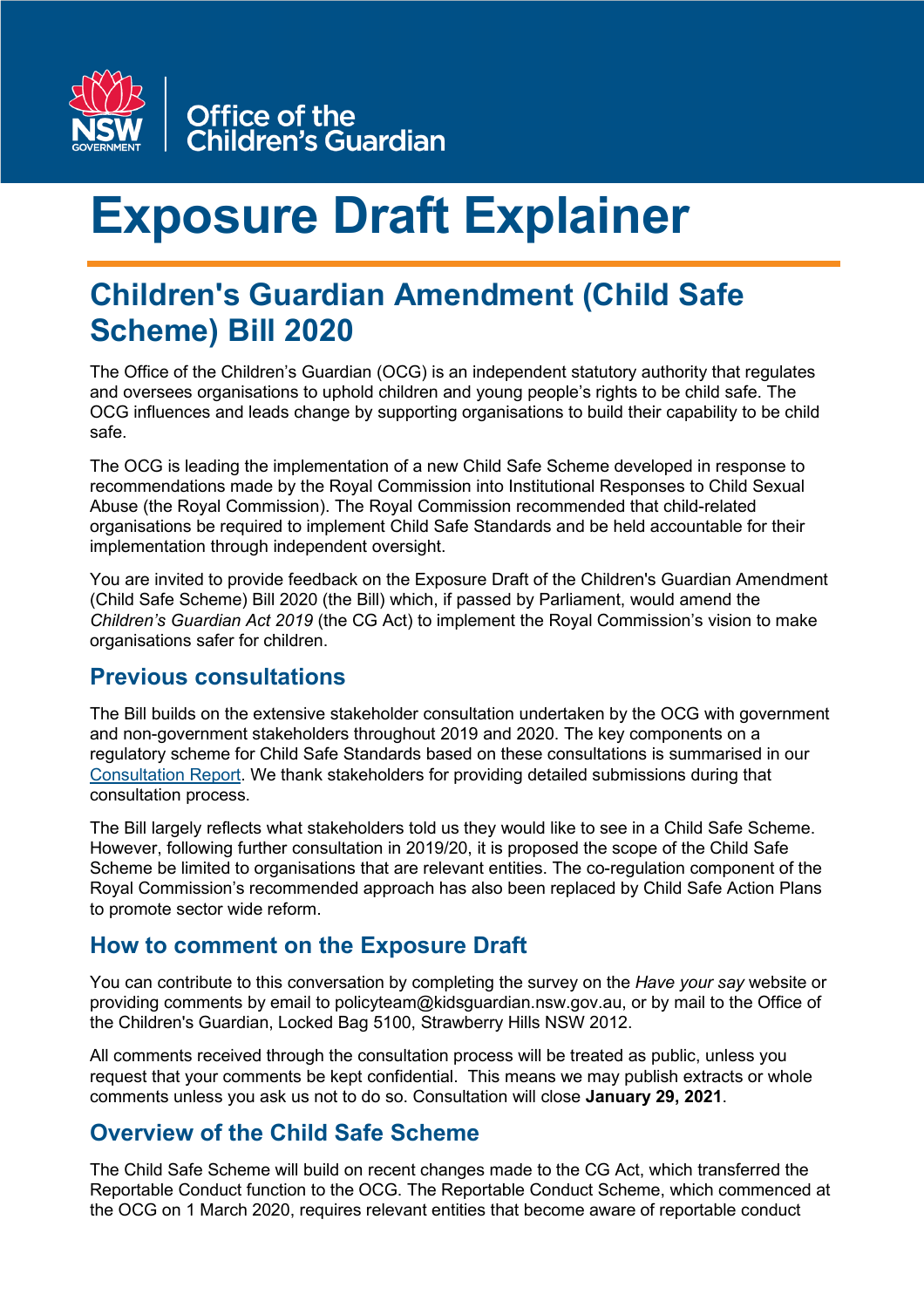(defined in the CG Act to include child physical, sexual and emotional abuse, and ill-treatment and neglect) in an organisation to notify the OCG, and to have adequate systems and process in place to prevent and respond to reportable conduct.

There are two limitations that exist in the current approach. First, the OCG can only do something in response to an incident having been notified. Second, the ability to publish an organisation's name on the website is a limited enforcement tool, as it is only linked to existence of systems, not implementation.

Additionally, the Working With Children Check (WWCC), while an effective regulatory tool to help prevent unsuitable people from working with children, is not sufficiently preventative to address overall risks of child abuse in organisations. The Royal Commission found that WWCCs are more effective when used as part of a suite of other child safe strategies.

The Bill seeks to implement a stronger, preventative Child Safe Scheme by enabling the OCG to proactively address identified gaps in an organisation's systems and processes before an incident occurs, guided by the Child Safe Standards, and respond to concerns in a proportionate way through the availability of strengthened powers to monitor, investigate and enforce Child Safe Standards.

The new framework will be reflected across two new parts in the CG Act – proposed Parts 3A (the Child Safe Scheme) and 9A (Enforcement measures). The Child Safe Scheme will have the following core components:

- The Child Safe Standards recommended by the Royal Commission will be embedded in the CG Act as the primary framework that guides child safe practice in organisations in NSW.
- Child safe organisations will be required to implement the Child Safe Standards. Child Safe organisations are entities listed in Schedule 1, public authorities (section 14 of the CG Act) or religious bodies (section 15A of the CG Act) (see **Attachment A**). Individuals who are Schedule 1 entities will be excluded from the Scheme because the Standards are designed to be implemented by organisations. The head of a child safe organisation will be required to ensure the organisation implements the Child Safe Standards through its systems, policies and processes. This incorporates the current requirement in section 54 of the CG Act where the head of a relevant entity must ensure the entity has systems in place to prevent and respond to reportable conduct.
- Capability building and support will continue to be the foundation of the OCG's work to create child safe organisations. This role will be embedded in the CG Act.
- Mandatory Codes of Practice for agencies providing out-of-home care to children and adoption service providers will set out in greater detail how the OCG will assess compliance with the Child Safe Standards.
- The OCG's monitoring, investigation and enforcement capability will be strengthened to ensure organisations can be held to account for their implementation of the Child Safe Standards and the adequacy of their systems, policies and processes. Enforcement will be responsive, and risk based as recommended by the Royal Commission.
- Certain prescribed government agencies will be required to develop Child Safe Action Plans (CSAPs) to promote and support the safety of children in child-related organisations in their sector. The purpose of a CSAP is to leverage the reach and influence of each of the prescribed government agencies.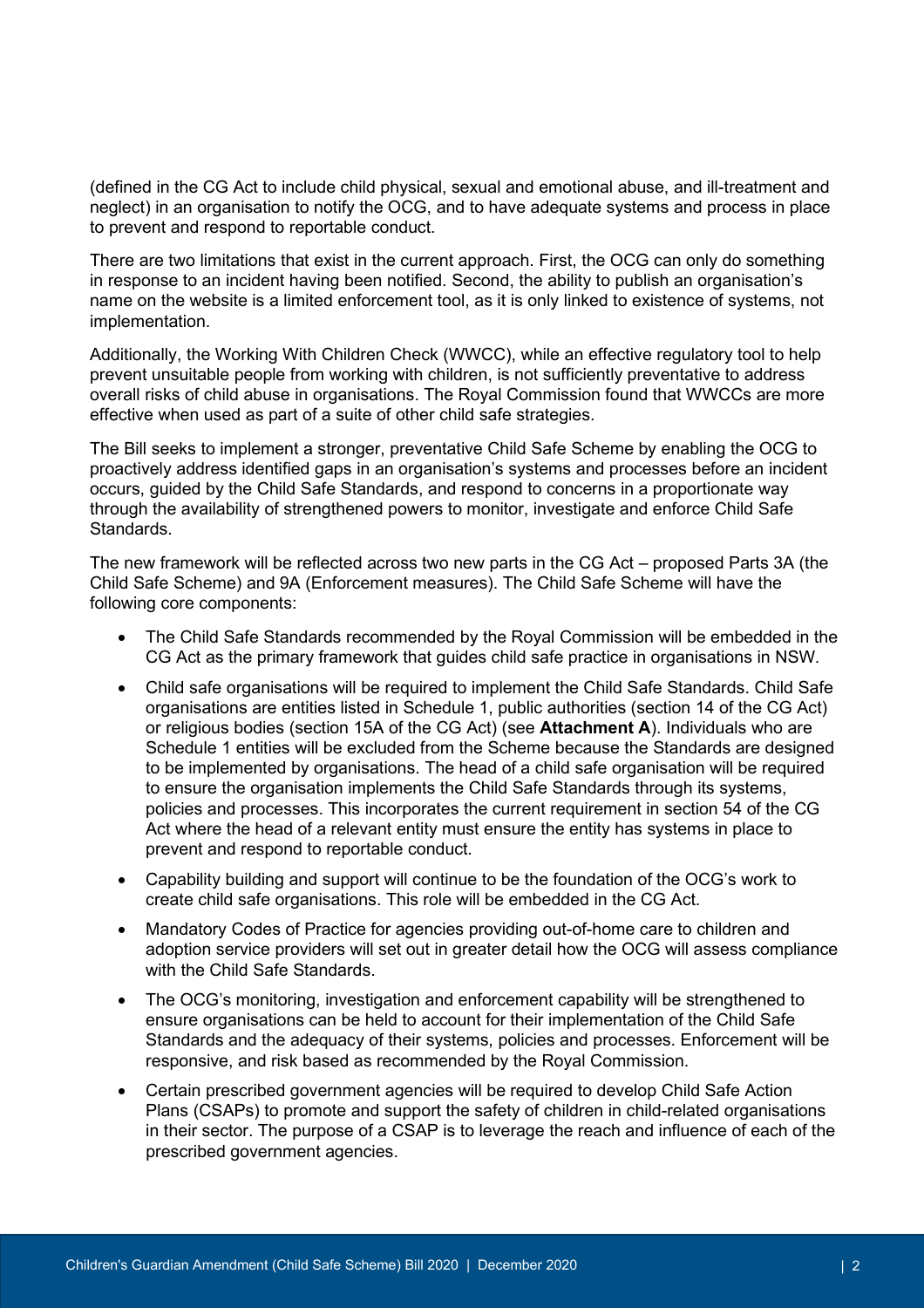• Information may be shared between NSW government agencies and other agencies in states and territories with child safe responsibilities about risks to child safety in organisations.

## **Implementing the Child Safe Standards (Division 2)**

It is proposed that child safe organisations will be required to implement the 10 Child Safe Standards recommended by the Royal Commission. The head of a child safe organisation will be required to ensure the organisation implements the Child Safe Standards through systems, policies and processes (section 8BA), including by having in place a:

- Statement of the organisation's commitment to child safety
- Child Safe Policy
- Code of Conduct applying to staff, management, volunteers and contractors
- Complaint Management Policy and Procedure
- Human Resources Policy
- Risk Management Plan.

The Children's Guardian may also require the head of a child safe organisation to give the Children's Guardian information about these systems, policies and processes within a reasonable time (section 8BB).

During consultations, you told us that you wanted clear guidance on the expectations around what the Child Safe Standards mean in practice. The above policies and procedures represent these baseline expectations and provide organisations with a starting point for documenting child safe practices.

The Child Safe Standards have been designed so that they are principle-based and outcome-focused. This principle-based approach also aligns with the feedback provided in consultation that stakeholders strongly supported flexibility in implementing the Child Safe Standards (as how they will be implemented by different organisations will differ depending on their size, capability and resources).

# **Capability building and support (Division 5)**

Feedback received during the 2019 consultations highlighted the OCG should provide guidance and support in the form of capability building so organisations were clear about how the Child Safe Standards could be applied in their contexts.

The OCG will take a strengths-based and capability building approach in regulating the requirement to implement the Child Safe Standards to promote cultural change. To assist organisations to implement the Child Safe Standards, the OCG has developed a range of resources and tools, including the *[Guide to the Child Safe Standards](https://www.kidsguardian.nsw.gov.au/ArticleDocuments/838/ChildSafeStandardsGuide.pdf.aspx?Embed=Y)*.

Other resources and supports will be developed over the coming year and will be consistent with the legislative obligations outlined in section 8BA (see above). They will include a Statement of Commitment to Child Safety, Code of Conduct, Child Safe Policy, Human Resources Policy, Compliant Policy and Procedure and a Risk Management Plan. Online training on child safe organisations is currently available free of charge.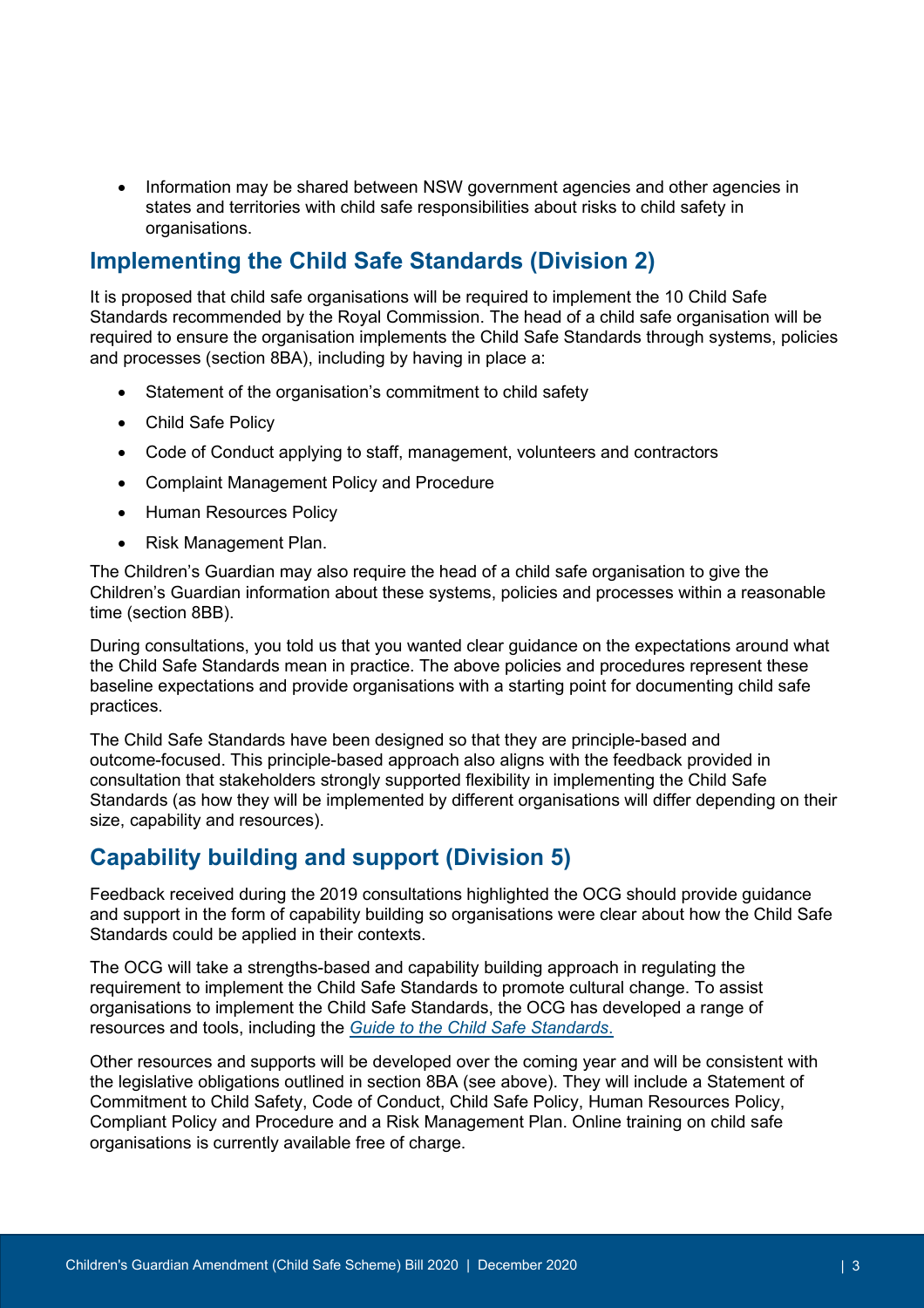The OCG's existing capability building activities are reflected through the work of Child Safe Coordinators, who provide tailored support and training to a number of targeted sectors including: the faith-based sector, the sport and recreation sector, the early childhood sector, schools (Independent and Catholic Schools), Aboriginal agencies, the out-of-home care sector and local government.

### **Monitoring, investigation and enforcement**

The Bill creates a clear distinction between the monitoring, investigation and enforcement functions of the Children's Guardian to enable the OCG to hold organisations to account for their implementation of the Child Safe Standards. The Child Safe framework is structured in a way that is progressive, where escalation is staged. The Bill sets out the activities that the OCG will be able to perform under each of the relevant functions, providing a level of clarity and certainty to the sector.

There was strong stakeholder feedback from the 2019 consultation for the OCG's monitoring and enforcement powers to be exercised in a responsive, proportionate and collaborative way. The OCG would adopt a responsive approach to regulation.

Capability building, including education and advice, will be the platform for the OCG's work to create child safe organisations. Enforcement measures will only be utilised where supportive strategies have not worked. The enforcement approach will also be proportionate to the willingness of the organisation to comply with the OCG's advice to the organisation regarding compliance.

#### Monitoring (Division 6)

Monitoring of an organisation's implementation of the Child Safe Standards may involve the following (section 8FA):

- Reviewing the organisation's systems, processes and policies
- Requesting the head of the organisation to answer questions and provide specified information
- Reviewing information held by the Children's Guardian about the organisation and its employees (for example, Reportable Conduct notifications and WWCCs)
- With the consent of the head of the organisation, conducting an inspection of the organisation's premises,
- Requesting the head of the organisation to compete a self-assessment of its compliance with the Child Safe Standards.

An Assessment Report may be issued to provide guidance and recommendations to an organisation, which the organisation will need to respond to. If recommendations are made, the organisation must respond within the period specified by the Children's Guardian. Recommendations would be based on guidance material (such as the OCG's *Guide to the Child Safe Standards)* and other resources developed by the OCG, or best practice research about what makes organisations safer for children. The Monitoring Assessment Report is a culmination of the educative process and draws a clear line under the monitoring function of the OCG. A minimum of 28 days will be provided for a response (section 8FB).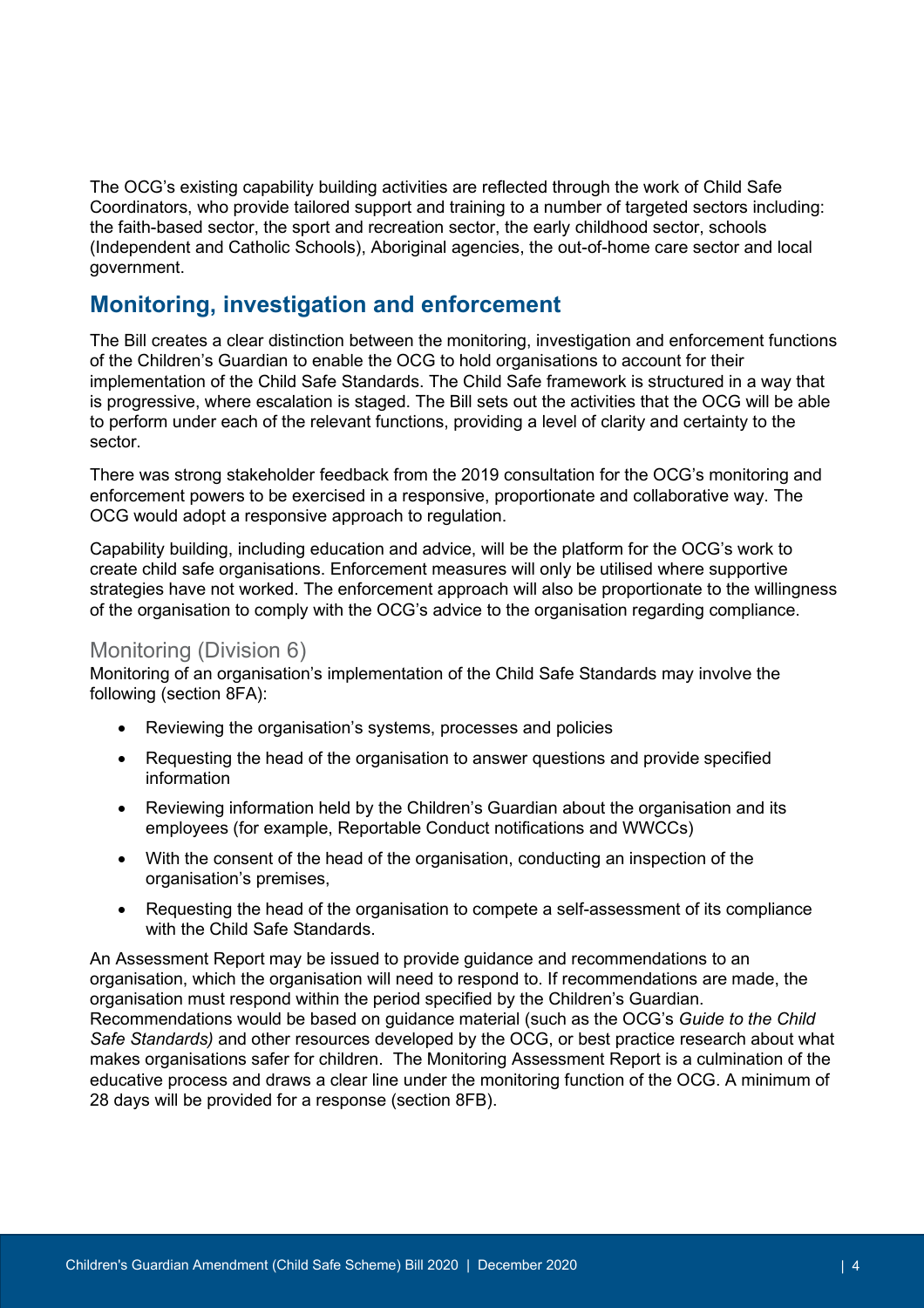#### Investigation (Division 7)

It is proposed that the OCG will have powers to investigate an organisation's implementation of the Child Safe Standards. The investigation phase is more serious, generally activated where earlier recommendations and guidance have not been taken on board by the organisation.

Reasons why the Children's Guardian may decide to conduct an investigation into an organisation's implementation of the Child Safe Standards include: the receipt of a complaint about the organisation; the organisation fails to respond to a recommendation by the Children's Guardian provided in an Assessment Report; and any other reason if the Children's Guardian is concerned the organisation is not implementing the Child Safe Standards (section 8G). Schedule 2 and 3 of the CG Act provides the powers that may be utilised when investigating (section 8GA).

Investigation provisions will also apply where the Children's Guardian makes a decision or takes action regarding an organisation's compliance with the Child Safe Standards, for example determining whether to accredit an agency to provide statutory out-of-home care or adoption.

At the end of an investigation the Children's Guardian must prepare an Investigation Report with its findings and recommendations, together with any proposed enforcement action (section 8GB). Investigation Reports will provide the evidence-base for enforcement, as recommendations in an Investigation Report may feed into a Compliance Notice or inform an Enforceable Undertaking (see below). Organisations will be given the right of reply to Investigation Reports written by the OCG.

#### Enforcement measures (Part 9A, Divisions 1 to 3)

The enforcement actions proposed include the following: Compliance Notices (see Division 1) and Enforceable Undertakings (see Division 2). Regulatory action would generally not escalate to enforcement until after an investigation has been completed, and the organisation would be advised of proposed enforcement action in an Investigation Report (section 8GB(1)(c)).

A Compliance Notice may be issued if the Children's Guardian reasonably believes that children are or may be at risk of harm because an organisation's systems, policies or processes do not reflect or implement the Child Safe Standards, or the organisation fails to comply with a Code of Practice (see below) (section 152A). A Compliance Notice represents formal enforcement action where the organisation is not willing to identify solutions to improve their child safe practice. An organisation will have 28 days to ask the Children's Guardian to review the decision to issue the notice (152C).

As an alternative to a Compliance Notice, the Children's Guardian may accept an Enforceable Undertaking from an organisation to take specific action (section 152G). Enforceable Undertakings would be utilised when organisations are willing to rectify identified issues, and work with the OCG to devise solutions on how they can implement the Child Safe Standards.

The Children's Guardian would be required to keep a list of Compliance Notices and Enforceable Undertakings and publish that list on its website (sections 152E and 152I). An organisation would also be required to include in its annual report the details of a Compliance Notice or Enforceable Undertaking it was subject to during the annual report period (sections 152E and 152I(2)).

It would be an executive liability offence if an organisation does not comply with a Compliance Notice or Enforceable Undertaking (sections 152F and 152J). The following penalties would apply:

• Compliance Notice – 250 penalty units in the case of a corporation and 50 penalty units in any other case.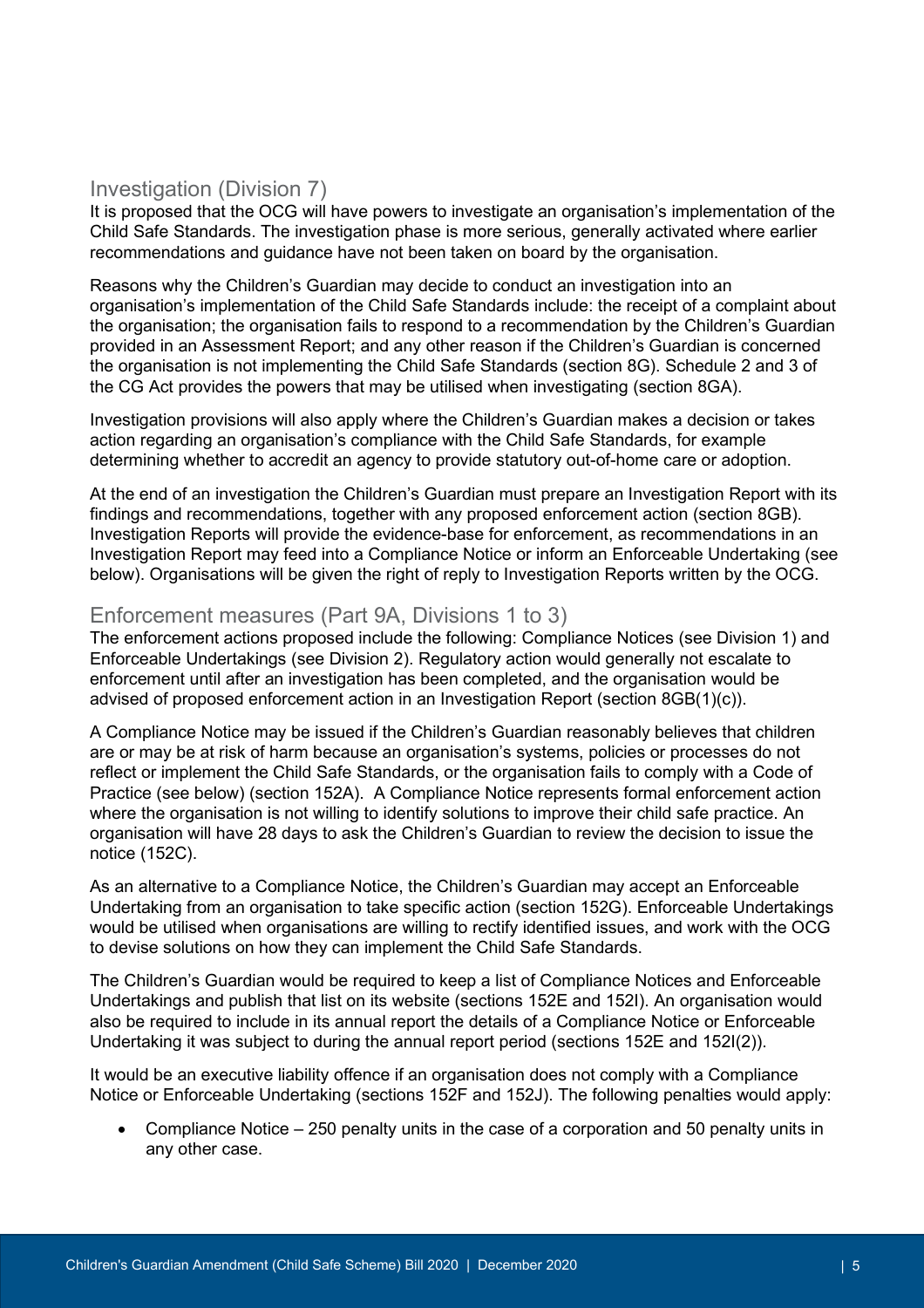• Enforceable Undertakings – 500 penalty units in the case of a corporation and 100 penalty units in any other case.

If a Compliance Notice or Enforceable Undertaking is not complied with, the organisation may be subject to penalties (sections 152F and 152J). The Children's Guardian must also inform the Minister before taking enforcement action against a public authority (section 152K).

## **Child Safe Action Plans (Division 3)**

The Bill provides the foundation for the development of Child Safe Action Plans (CSAPs) by the following NSW Government agencies, each called a 'prescribed agency' (section 8CA): Department of Communities and Justice; Ministry of Health; Department of Education; the Office of Sport; and the Office of Local Government.

CSAPs would need to detail the strategies that agencies will take to: build awareness in the community about the importance of child safety in organisations; build the capability of organisations to implement the Child Safe Standards; and improve the safety of children by implementing the Child Safe Standards (section 8C). For example, CSAPs may set out the strategy for ensuring cultural safety of the children and young people who access the services offered by organisations.

The primary purpose of CSAPs is to enable these NSW Government agencies to become change agents within their sectors by championing the Child Safe Standards, leveraging their scope and influence. The OCG's expectation is that these agencies will use their influence to embed the Child Safe Standards across government and services for children. The OCG will develop guidelines and templates to assist agencies develop their CSAPs.

The CSAPs provide an alternative path to co-regulation for leveraging existing sector knowledge. Co-regulation was a regulatory option that was considered by the OCG and recommended by the Royal Commission. It would have involved the OCG delegating regulatory functions to existing regulators. However, following feedback from stakeholders during consultation, co-regulation will not be part of the Child Safe Scheme as similar outcomes can be achieved through CSAPs.

# **Codes of Practice (Division 4)**

Codes of Practice will prescribe mandatory approaches to the implementation of the Child Safe Standards. They will only apply to certain sectors where there are heightened risks to children and young people, and greater vulnerability.

A Code of Practice will only be developed, at this stage, for agencies providing statutory out-ofhome care to children and adoption service providers. The Children's Guardian proposes to replace the existing accreditation criteria (that is, the [NSW Child Safe Standards for Permanent](https://www.kidsguardian.nsw.gov.au/ArticleDocuments/449/ChildSafeStandards_PermanentCare.pdf.aspx?Embed=Y)  [Care\)](https://www.kidsguardian.nsw.gov.au/ArticleDocuments/449/ChildSafeStandards_PermanentCare.pdf.aspx?Embed=Y) with a Code of Practice for statutory out-of-home care and adoption service providers. The content of the Code of Practice would be similar to the indicators of compliance within the NSW Child Safe Standards for Permanent Care.

The OCG would assess, and may accredit, an agency's compliance with the Child Safe Standards by reviewing an agency's application against the Code of Practice. Consultations with agencies on the design of the Code of Practice will be undertaken in early 2021.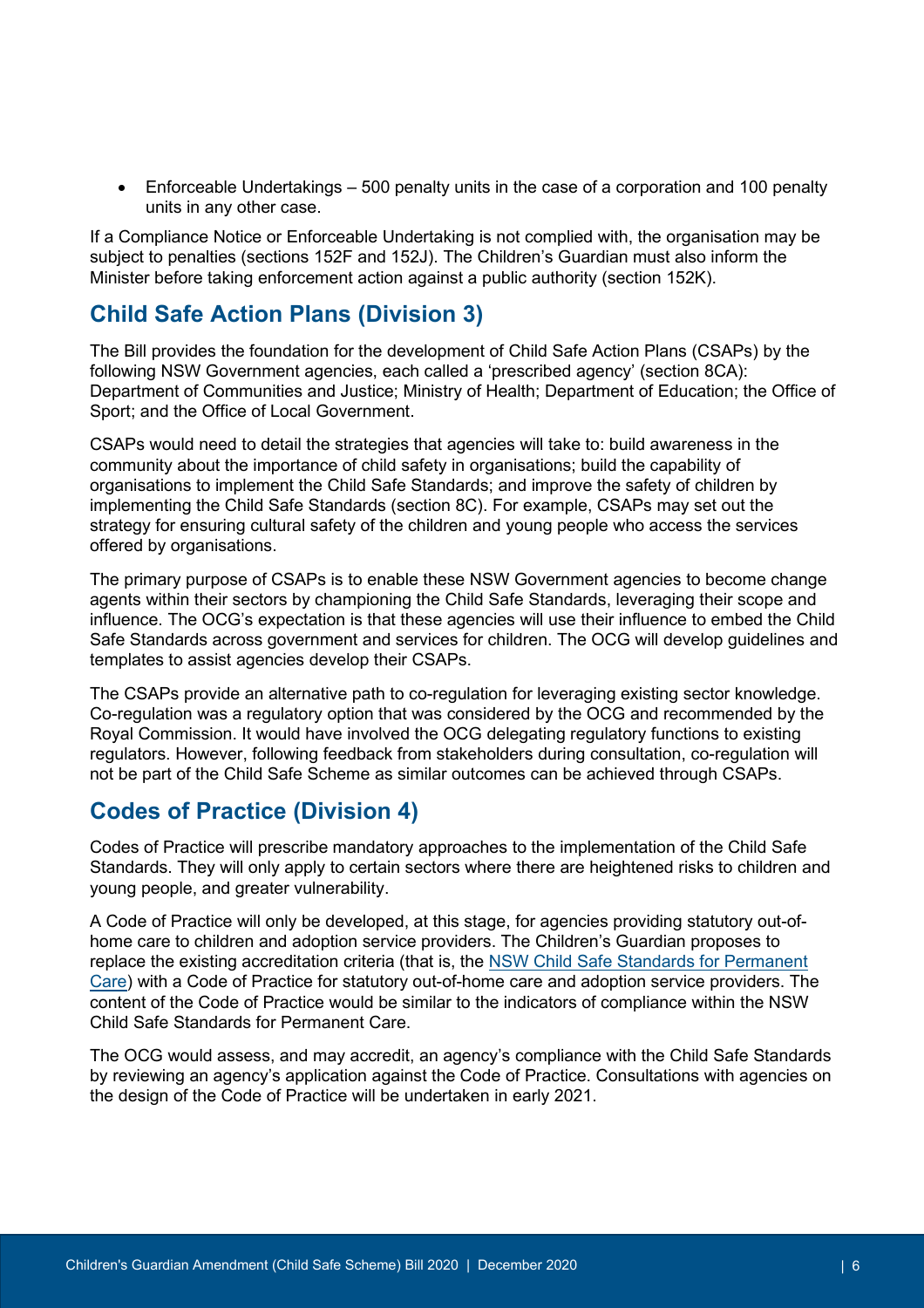Compliance with a Code of Practice will be mandatory. A Code of Practice might include (section 8DC):

- technical child protection requirements (prescriptive requirements) relevant to the sector
- practices or activities that an organisation must undertake in order to meet the needs of children and young people in the organisation
- specific practices and activities the organisation must undertake in order to comply with the Child Safe Standards
- measures of compliance for each Child Safe Standard
- outcomes to be achieved in implementing the Standards.

The Children's Guardian will be required to consult with child safe organisations in the development of a Code of Practice (section 8DB).

#### **Information sharing (section 180A)**

Under section 180A, the OCG may give information obtained under Parts 3A (Child Safe Scheme) and 9A (Enforcement Measures) to other Commonwealth, State or Territory child safe regulators. This would enable the OCG to share information relating to organisations that work across borders and their child safe systems and enforcement action, which would support a national approach to child safety.

#### **Implementation approach**

It is intended that implementation by the OCG will be staged overtime, with the focus for the first two years being on building capability. Enforcement action (in sectors other than those that are already regulated by the OCG) would not commence until 2022. Staged implementation will reduce regulatory burden associated with implementing the Child Safe Standards, particularly noting the impact of COVID-19 on organisations. Our intention is not to overburden organisations with unnecessary regulatory requirements but take a strengths-based approach to promote cultural change.

#### **For more information about the Child Safe Standards contact**

Phone: **02 8219 3600** Locked Bag 5100, Email: [PolicyTeam@kidsguardian.nsw.gov.au](mailto:PolicyTeam@kidsguardian.nsw.gov.au) Strawberry Hills NSW 2012

[www.kidsguardian.nsw.gov.au](http://www.kidsguardian.nsw.gov.au/)

© Copyright Crown in right of the State of New South Wales 2020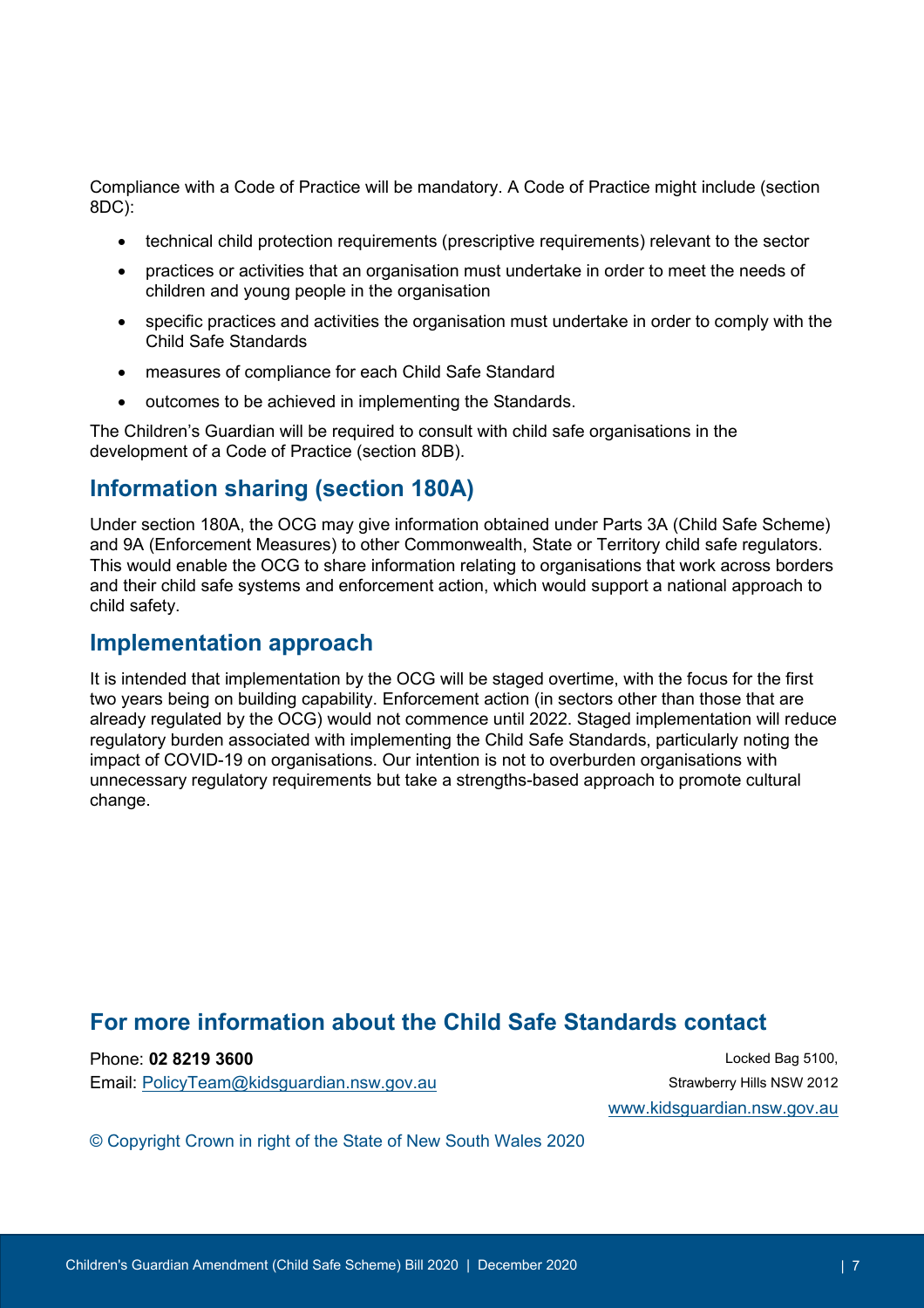# **Attachment A – Child safe organisations**

Schedule 1 entities include:

- the Department of Education, including a government school within the meaning of the *Education Act 1990*
- the Ministry of Health
- a local health district within the meaning of the *Health Services Act 1997*
- a non-government school within the meaning of the *Education Act 1990*
- a designated agency
- an approved education and care service within the meaning of the *Children (Education and Care Services) National Law (NSW)* or the *Children (Education and Care Services) Supplementary Provisions Act 2011*
- that part of Youth Justice within the Department of Communities and Justice comprising the group of staff who are principally involved in the administration of an Act administered by the Attorney General, and Minister for the Prevention of Domestic Violence and the Minister for Families, Communities and Disability Services
- that part of the Department of Communities and Justice comprising the group of staff who are principally involved in the administration of an Act administered by the Minister for Families, Communities and Disability Services
- a statutory health corporation within the meaning of the *Health Services Act 1997*
- an affiliated health organisation within the meaning of the *Health Services Act 1997*
- the Ambulance Service of NSW within the meaning of the *Health Services Act 1997*
- the TAFE Commission within the meaning of the *Technical and Further Education Commission Act 1990*
- an agency providing substitute residential care for children.

Section 14 of the *Children's Guardian Act 2019* defines a public authority as:

- a government sector agency within the meaning of the [Government Sector Employment Act](https://legislation.nsw.gov.au/view/html/inforce/current/act-2013-040)  [2013,](https://legislation.nsw.gov.au/view/html/inforce/current/act-2013-040) or
- a person specified in section  $5(1)(a)$ , (b) and (d)–(f) of the Government Sector Employment [Act 2013,](https://legislation.nsw.gov.au/view/html/inforce/current/act-2013-040) or
- a local government authority, or
- a statutory body representing the Crown, or
- a statutory officer, or
- a body, whether incorporated or unincorporated, established for a public purpose under the provisions of a legislative instrument, or
- a State-owned corporation, or
- a university established under an Act, or